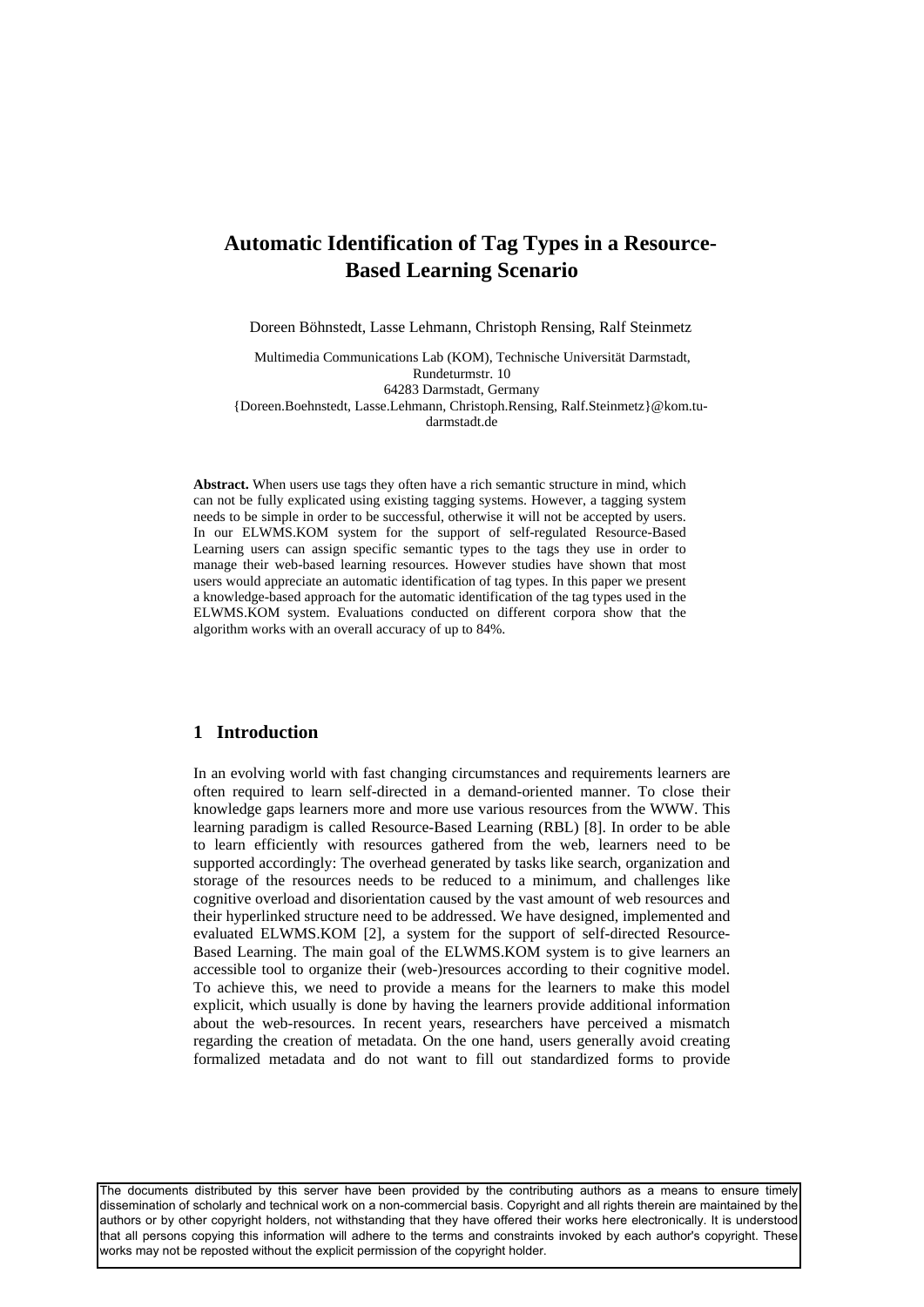structured information about their documents [4]. On the other hand with the advent of the so-called Web 2.0, tagging systems have become popular, having users voluntarily generate vast amounts of tags (and thus metadata). One reason for the success of tagging in comparison to creation of formalized metadata is the fact that tagging generally is simple and does not follow formalized rules. Users basically can tag how and whatever they want.

Thus, we decided to choose tagging as a way for the users to make the model they have in mind explicit. In addition, we give them the possibility to optionally assign a semantic type (like event, person or location) to a tag – thus performing *semantic tagging*. For example, an attendee of the EC-TEL 2010 conference in Barcelona who heard a talk about the paper "*Extended Explicit Semantic Analysis for Calculating Semantic Relatedness of Web Resources*" by Philipp Scholl will very unlikely remember the full title of the paper when she wants to revisit the paper half a year later. However the probability that she remembers the event ("EC-TEL 2010"), the location ("Barcelona"), the person ("Philipp Scholl") or the topics ("TEL", "Semantic Relatedness") is very high. Thus if she or other users organized the named resource accordingly, she could access the paper later on very efficiently. The type of a tag, i.e. whether it is an event, a location, a person, a topic etc., constitutes important semantic information about a tag, which can be used to better structure and keep track of the information. An overview of related (semantic) tagging application is given in [3].

Our goal is to make the users explicate their semantic models in a more structured manner without loosing the simplicity and accessibility (and thus the success) of tagging systems. Although in our ELWMS.KOM system users have the possibility to specify the type of a given tag in a very simple and intuitive way, our final goal is to automatically identify the type of a given tag. The knowledge-based algorithm for the automatic identification we propose (Section 4) as well as its evaluation (Section 5) represent the main contributions of this paper. Further, we analyze related work in the area (Section 3) and – in the following section – shortly describe the ELWMS.KOM system, introduce the semantic tag types used and present studies that confirm our selection of types.

# **2 Semantic Tagging in a Resource-Based Learning Scenario**

ELWMS.KOM is a system for the support of Resource-Based Learning consisting of an add-on for the browser Firefox to efficiently insert web resources into the semantic network by tagging and a web-based platform for search and retrieval [2]. User-based evaluations of the research and learning environment ELWMS.KOM have shown that it has the potential to support the resource management in RBL scenarios [10]. Learners are more active and plan their learning process better than without such a support. They are satisfied with their outcome while using ELWMS.KOM and its semantic tagging concept is broadly accepted.

The ELWMS.KOM prototype is the basis for the CROKODIL project<sup>1</sup> which focuses on the community aspects of Resource-Based Learning and provides a webbased community platform for the support of RBL. The tag types relevant for

 <sup>1</sup> http://www.crokodil.de, Retrieved online: 2011-03-31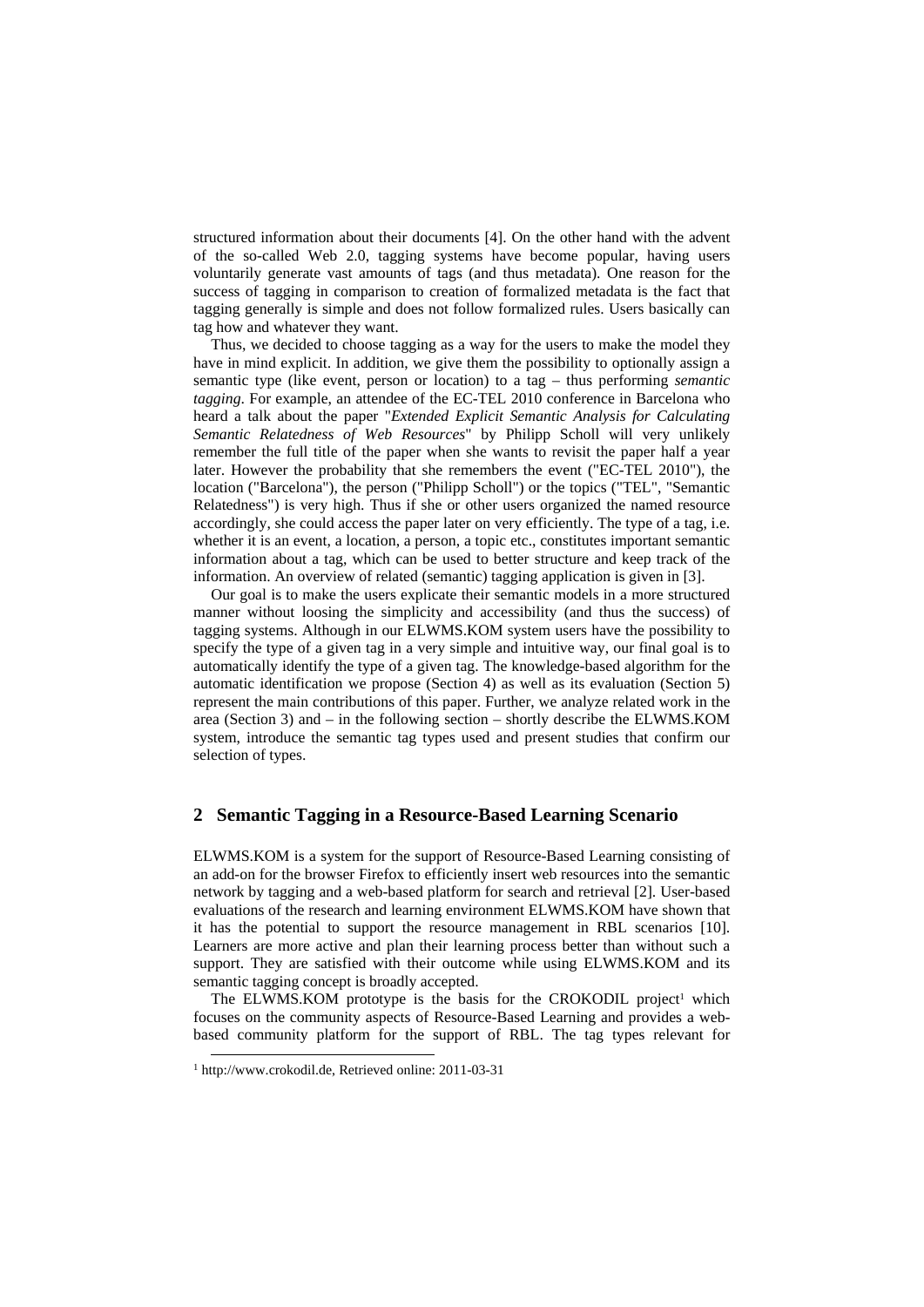ELWMS.KOM (and CROKODIL) are detailed and enhanced with usage examples in the following, while Figure 1 shows an exemplary semantic network:

- Person / organization: e.g. author or referrer of a resource, a person the resource is connected with or is about
- Location: e.g. a location where a resource was found or is connected with
- Type: e.g. genre or mime type of a resource (e.g. blog, wiki)
- Event: e.g. a conference where a resource was presented
- Topic: what is a resource about
- Goal / Task: the goal (e.g. task or knowledge demand) a resource was searched for



**Figure 1**. ELWMS.KOM – exemplary semantic network

This list of tag types was confirmed in two ways in user studies we have conducted. On the one hand, the users were asked whether the given types would satisfy their needs. This was approved by a vast majority of test persons. On the other hand, the tags that remained unassigned to one of the given tag types were inspected manually to judge whether an additional type could be identified, which was not the case. The goal type in the above list of tag types takes a special position because it is meant as an instrument for the users to organize their self-directed learning processes [10]. This goal type will always be set manually by the users and is thus excluded from the automatic identification. While the feature of tagging with tags of different types was generally well accepted in evaluations conducted so far, nearly all users stated that an *automatic identification* of the type of a tag would be great. Additionally, in the evaluations there was a significant amount of tags that remained without a type, even if it could have been assigned to one of the given tags. This issue could be addressed by an automatic identification approach, too.

Further, an analysis of tags and resources regarding the languages used has shown, that the ELWMS.KOM / CROKODIL system is used across languages. Even though most users in the evaluation have German as their native language, 75% of the resources and 30% of the tags were in English (named entities not counted).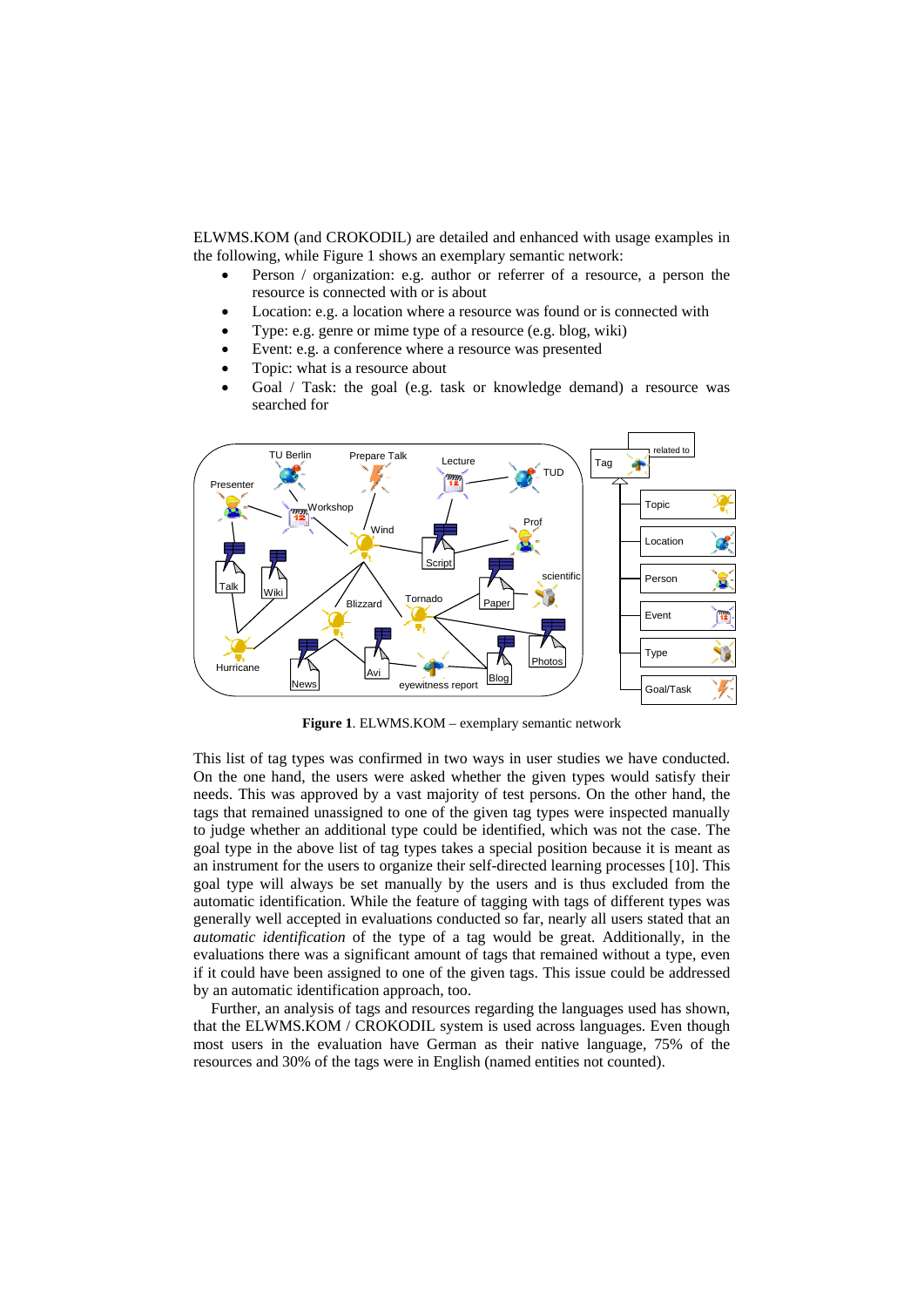Our goal is to provide a method to automatically detect the type of a tag in ELWMS.KOM and CROKODIL. Given this application scenario, the requirements for such an approach are as follows:

- The algorithm needs to classify a given tag into the types given above (plus a further category for tags that do not fall into one of the given categories).
- Since in our application scenario users use tags and resources across languages, the algorithm needs to work across at least German and English.

# **3 Related Work**

In the following, we describe related approaches for the categorization of tag types and their automatic identification. Table 1 gives an overview of the most important approaches in the given context. The first three approaches also perform an automatic identification of the proposed tag types.

| Wartena        | <b>Bischoff</b>      | <b>TagExplorer</b> | Golder         | <b>ELMWS</b> |
|----------------|----------------------|--------------------|----------------|--------------|
| Topic          | Topic                | Thing              | Topic          | Topic        |
| Attribute      | Type                 |                    | Type           | Type         |
| Author         | Author/Viewer        | Person/Group       | Author/Owner   | Person       |
| Opinion        | Rating               |                    | Rating         |              |
|                | <b>Usage Context</b> |                    | Task           | Goal         |
| Self reference | Self reference       |                    | Self reference |              |
|                | Location             | Location           |                | Location     |
|                |                      |                    | Refinement     |              |
|                | Time                 | Time               |                |              |
|                |                      | Activity/Event     |                | Event        |

**Table 1.** Overview of tag categorization approaches

All five approaches share *topics* and *persons* as tag types. Four of them share *events or dates* and the *type* of a given resource. Three of the systems identify *opinions* or *ratings* as well as *goals / usage context* and *location* as additional tag types.

**Wartena** [14] classifies tags used for books in the literature tagging system LibraryThing [13]. He defines two main categories *work* and *user*. The *topic* for the content of a book, *attribute* for genre and *usage context* of a book, and the *author* being assigned to the *work* main category, while *opinion* reflecting the personal opinion of a reader and *self reference*, which reflects the current status of a book (damaged, lent) assigned to the *user* main category. Wartena uses a machine learning approach for classification. Features used include eccentricity of tags (user-specific and for the whole corpus), frequency of tags, book ratings, author names and the containment of specific strings like "author", "reading", "great", "prize" etc. (see [14] for a complete list). For evaluation, 565 tags of the LibraryThing system were extracted and labelled manually with the categories on the two given levels (see Section 3.1). On the categorization task using the two top level categories the approach has a classification accuracy of 92% (with a baseline quality – which is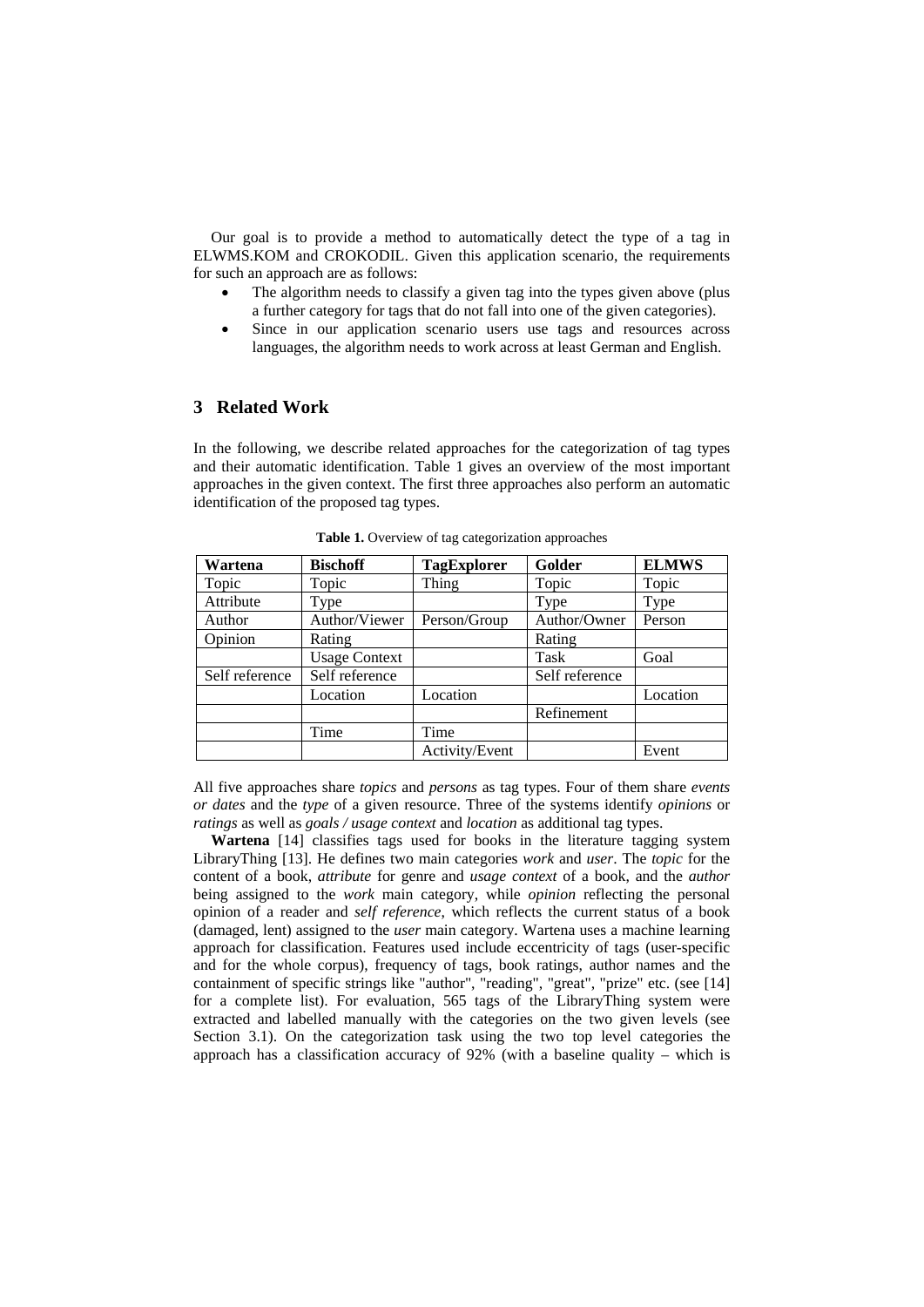according to the distribution of categories in the ground truth  $-$  of 71%). Using all categories, the accuracy of the method reaches 75% (baseline: 27%).

**Bischoff** et al. [1] analyzed tags in Flickr, LastFM and Delicious and identified different categories of tags in these systems (see Table 1). In the following, we describe the characteristics of the Delicious tags, since this categorization is the most closely related to our application scenario and has the most overlap with our approach. Tag types encompassing *opinions* or *ratings* are not needed in our system because the system provides other means for this. The automatic classification method proposed by Bischoff et al. relies on a twofold approach. The five tag types *time*, *self reference*, *location*, *author* and *type* are detected using a mix of known methods for named entity recognition, tag type specific heuristics as well as manually created or automatically extracted lists. Tags which can not be assigned to one of these five types by these methods are assigned to one of the three remaining types using a machine learning approach. Features used include the number of terms, number of characters, tag frequency, word type and the WordNet category a tag can be mapped to. The approach is evaluated on three corpora, extracted from the systems Delicious, LastFM and Flickr. All extracted tags have been labelled manually to create a ground truth. The corpus is dominated by topic tags, which make up  $\sim 67\%$ . The approach achieves on the Delicious corpus, which is the most relevant in the given context, an average F-Measure of 69.2%.

In the **TagExplorer** system [12], Flickr tags are categorized into *location* (where the picture was taken), *subject* (corresponds to topic in other systems), *names* (corresponds to persons), *activity* and *time*. TagExplorer detects the tag type of Flickr tags using WordNet. Each tag type is mapped to specific WordNet categories. The tag label to classify is searched in WordNet and the first noun in the result list is used to determine the category. The authors assume that the WordNet categories are correct and the first noun search result represents the most probable type of that tag. Since for a direct mapping of tags to WordNet categories only a coverage of 52% of the tags can be achieved [11], so the ClassTag system [7] is used in addition. Here, information from Wikipedia is used as external source to provide a better coverage of WordNet categories. According to an extrapolation done by the authors, 69% of Flickr tags can be classified using this approach, while the mapping of tags to WordNet using the ClassTag system works with a precision of 72%.

**Golder and Huberman** [5], have analyzed Delicious tags and identified seven different tag types of which only the type "*Refining Category*" is not already present in other approaches. This category provides a means to further extend the functionality of Delicious by using tags to group tags and resources according to the alphabet or numbers.

The related work on tag categorization shows that while there is a common subset of categories used by most approaches, the exact combination of categories is always dependent on the specific use case and usage scenario. This also applies to the interpretation of a category itself: Where e.g. in TagExplorer a *location* states where a Flickr picture was taken, in other approaches the usage of this category is more free. On the other hand, the tag type *goal* is very relevant for a system supporting selfregulated RBL while it is not that important for tagging images in Flickr or music in LastFM. Since each approach uses different tag types and different corpora, a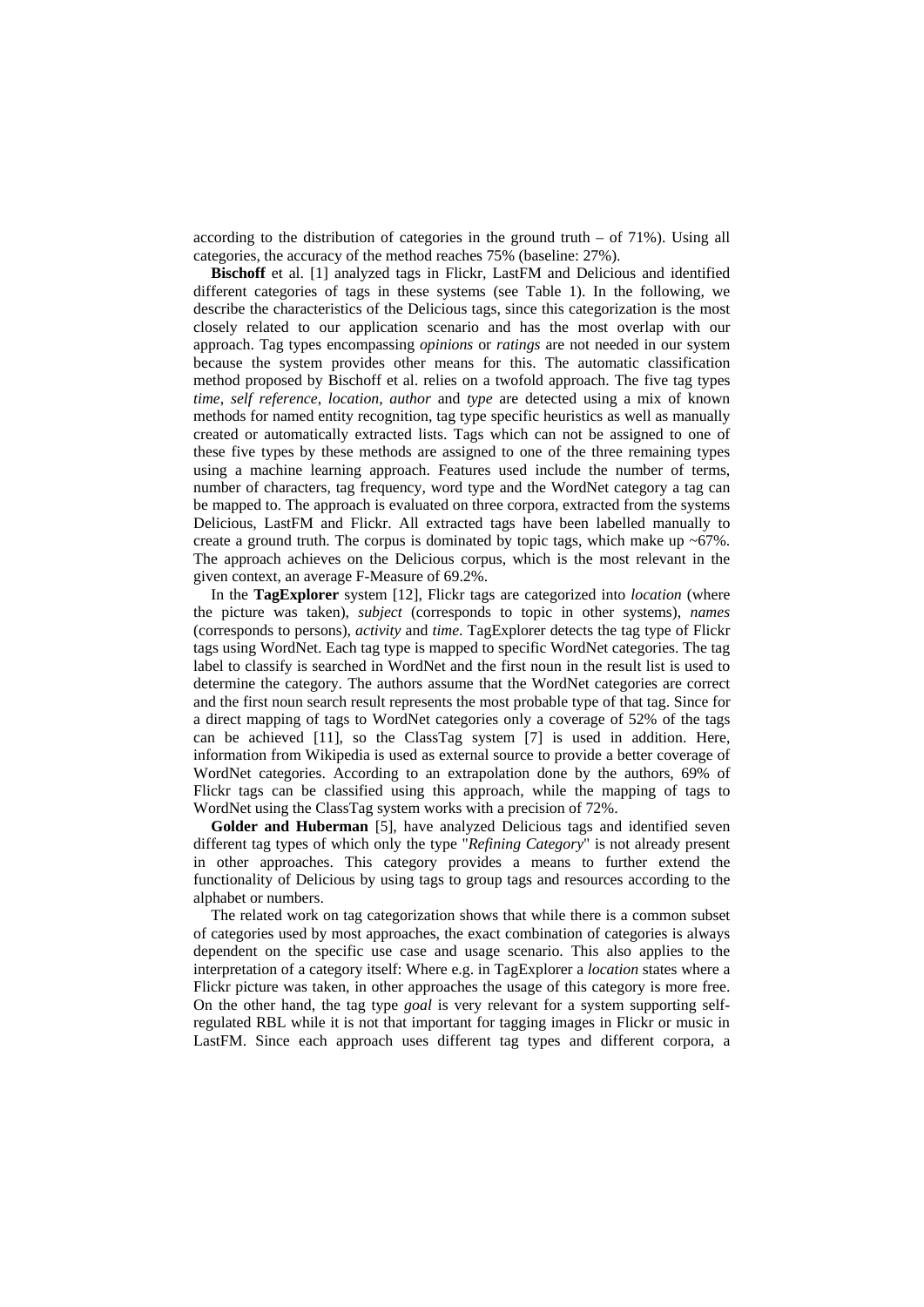comparison or competitive evaluation of the different approaches is not feasible. However, the results give an idea on how well the approaches perform.

# **4 Automatic Identification of Tag Types**

In our approach for automatic identification of tag types, we strongly rely on external corpora. In the following we shortly describe the external databases we use followed by a description of the algorithm in its entirety.

### **4.1 External Databases Used**

Our algorithm consists of classifiers for each tag type we want to detect and most of the classifiers use one or more external databases and corpora for classification. In the following, we shortly describe the databases our algorithm makes use of.

**Freebase2** is a freely available database containing general knowledge. It contains 20 million entries for topics or objects like persons, events and others. The Freebase community maintains the data and aggregates them from other sources. Entries in Freebase possess structured information described by schemata. The main language is English although entries in different languages exist. Freebase ranks the results of a query according to its relevance using Lucene3. A freebase query returns ranked search results which are allocated to different Freebase categories. These categories can be mapped to the desired types.

GeoNames<sup>4</sup> is a location database that contains 10 million geographic names, representing 7.5 million topographic objects grouped in different main classes (e.g. state, waters, city…) and subclasses (airport, government building etc.). Each location is stored in the language of the country the object is located in as well as different other languages. English, however, is the language mostly used in GeoNames.

**DBpedia5** is a community project which aims to extract and provide structured information from Wikipedia. Partly the information is automatically extracted from Wikipedia info boxes contained in specific article types (like e.g. cities, states).

**WordNet<sup>6</sup>** is an English thesaurus containing verbs, nouns, adjectives and adverbs, grouped in so-called synsets (groups of synonyms). These synsets are allocated to categories (e.g. location, event, food …). Further, synsets possess different types of relations to other synsets, e.g. hyponymic, antonymic or holonymic relations.

Other databases used include a list of holidays<sup>7</sup>, a database of first and last names  $[6]$ , a list of web genres<sup>8</sup> as well as the dictionary BEOLINGUS<sup>9</sup>. The latter is used to

 <sup>2</sup> http://www.freebase.com/, Retrieved online: 2011-06-20 3 http://lucene.apache.org/, Retrieved online: 2011-06-20

<sup>4</sup> http://www.geonames.org/, Retrieved online: 2011-06-20 5

http://dbpedia.org/, Retrieved online: 2011-06-20

<sup>6</sup> http://wordnet.princeton.edu/, Retrieved online: 2011-06-20

 $^7$  http://de.wikipedia.org/wiki/Feiertage\_in\_Deutschland, Retrieved online: 2011-03-31<br>  $^8$  http://www.webgenrewiki.org/index.php5/Genre\_Classes\_List, Retrieved online: 2011-03-31<br>  $^9$  http://dict.tu-chemnitz.de/, Ret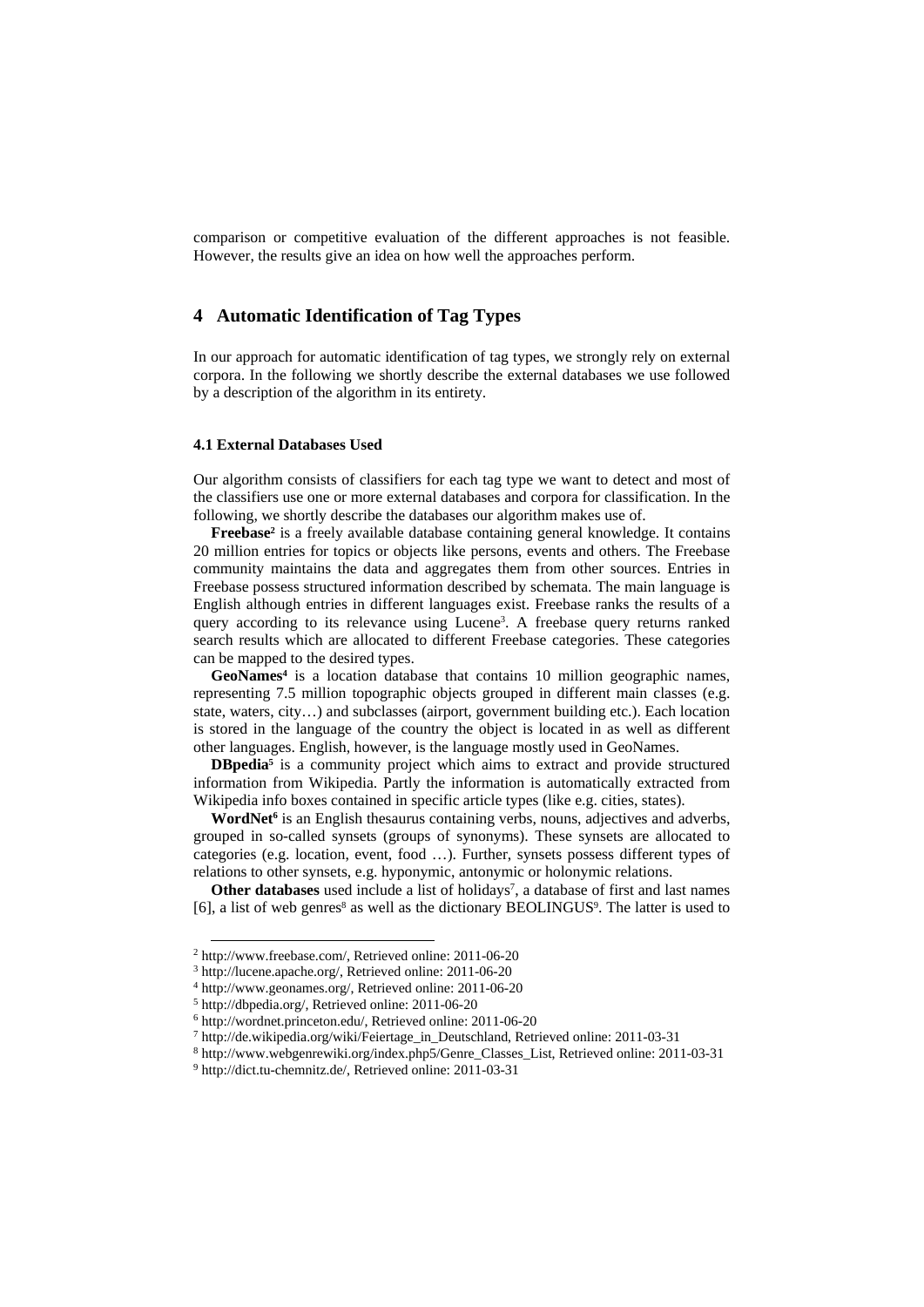determine the lexical category of terms contained in a tag label. All databases and sources are freely available and none of them have been adapted or extended in the course of this work.

#### **4.2 Tag Type Identification Algorithm**

There are two different challenges in the automatic identification of a tag type: On the one hand we need to identify the set of types that are valid for a given tag, e.g. the tag "Merkel" can be a *person* meaning the German chancellor "Angela Merkel" or a *location* meaning Merkel, Texas. We determine the valid types by querying type specific databases like GeoNames for locations. On the other hand we need to decide which one of the valid tag types is plausible for a given tag. Thus in cases where different types are possible for a tag, we need a means to put the tag types in an order. This is what the generic Freebase database is used for. The main assumption we make is that the ranking of search results in Freebase reflects the probability for the conventionality of the semantic manifestation of the queried label represented by the search result. **Figure 2** shows the classification process. The only input to the system is the tag that needs to be classified, while the output is the type proposed by the algorithm, or optionally depending on the use case, a ranked list of types. The single steps of the process are described in detail in the following.

The **Preprocessing** step (1) involves filtering of special characters and detection of tag borders. The latter is necessary for the preprocessing of tags from the Delicious corpus only (cf. Sect. 5.1). Delicious tags are automatically divided into separate tags when a space is entered by a user, i.e. if a user gives two terms separated by a space these terms will always be treated as single tags. In order to have multi-term tags, users use various other delimiters instead. Often characters like ' ' or '-' or a special notation like "camelCase" is used. Thus the preprocessing step tries to divide these tag compositions into single terms. Due to the fact that in the given scenario, many tags as well as resources are in German as well as in English but most of the entries in external databases are in English a **translation** is necessary for some of the tag types – specifically for topics. This is done using interlanguage links in Wikipedia. If an article matching the tag is present in the German Wikipedia and the corresponding article contains an interlanguage link to the English version of the article, the label of the English version is used as translation, otherwise no translation is used. We use this means for translation to avoid noise caused by translation ambiguity. The resulting tag and - if available - its translation are used as search terms in the Freebase processing step.

The original tag and - if available - its translation is used to conduct a **Freebase Query** (2). This query returns a list of Freebase entries as result. The tag types used in our scenario can be mapped to Freebase categories which are used to structure entries of the Freebase database. The Freebase entries that result from the query are matched with the tag used in the query. A Freebase entry matches, if the case-folded tag exactly matches the case-folded label of the Freebase entry, except for the tag type *person*, where a containment of the tag in the entry label is counted as matching as well. The top ten matching results are divided and each result is forwarded to the respective classifier together with its rank within the top ten. The ranks of translated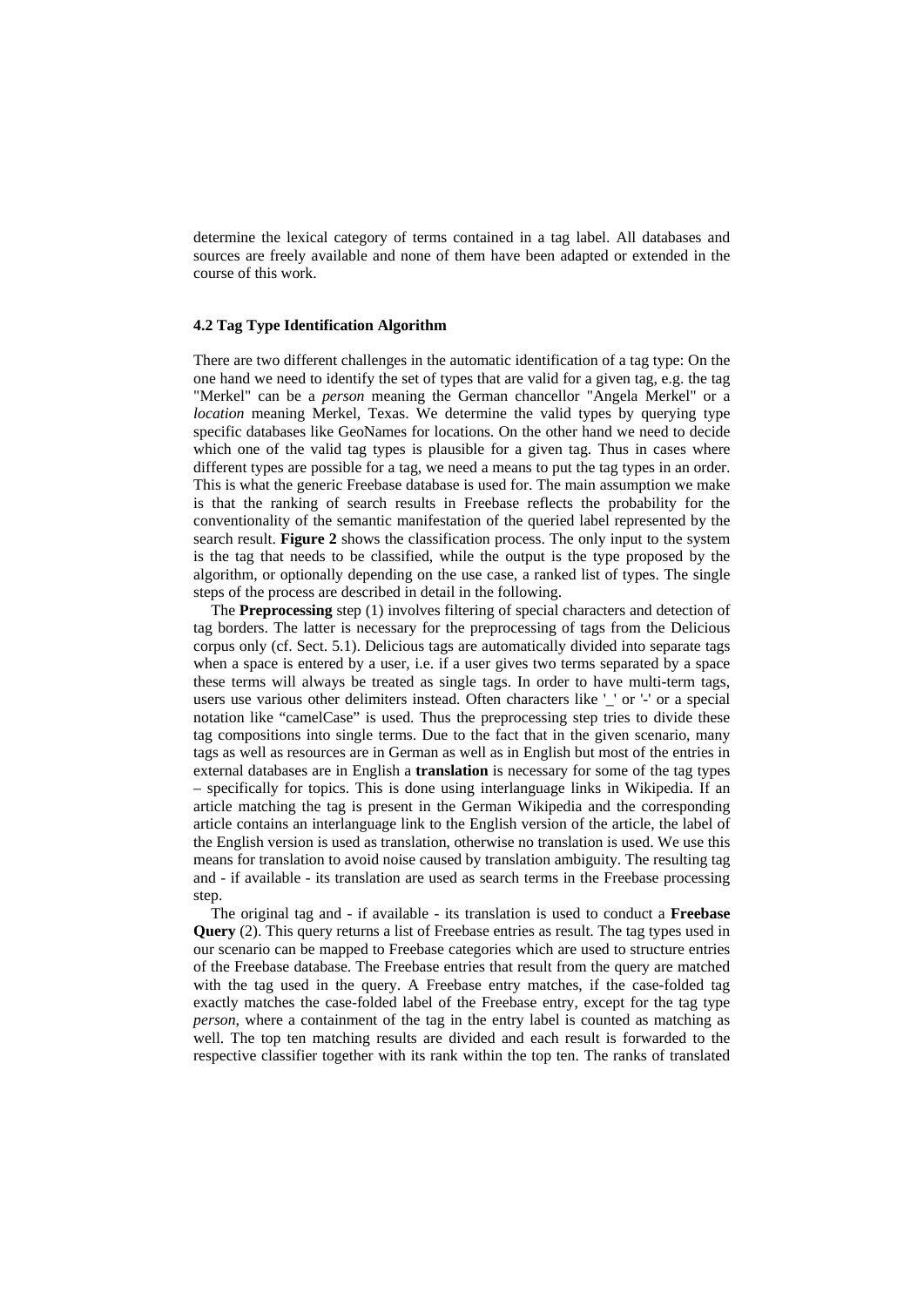tags are only forwarded to the topic, type and event classifiers. Since the person classifier doesn't use translations at all and the location classifier uses other sources for translation.



**Figure 2.** Overview of tag type identification approach

The **Location Classifier** (3) in the first instance queries the location database GeoNames with the original tag. When a tag label equals one of the German or English aliases of a result this result including all German and English aliases is stored in a list. Matching in that case means that the case-folded tag matches the likewise case-folded alias exactly, thus usually there is only one GeoNames result for which several different aliases are stored. The list resulting from GeoNames is then used to query Freebase and the minimal rank for all different aliases is returned by the classifier. Since a translation is already provided by GeoNames in the form of aliases, the Wikipedia translation of the original tag is not used by this classifier.

In addition to the ranked entries provided by Freebase, the **Event Classifier** (4) uses heuristics that give a bias towards the *event* type if they apply. If the tag label contains a four digit number (like 2011) or a combination of numbers between 1 and 31 and the name of a month, the classifier returns a rank of zero (i.e. the highest possible rank). If these heuristics do not apply, a database containing holidays is queried. If the tag label is contained in this database, again zero is returned. If none of these methods produce results the minimal Freebase rank of the original tag and its translation is returned.

The **Type Classifier** (5) first uses a list of web genres which was extracted, translated using Wikipedia and stored in a database. If the tag matches one of the entries in the database, rank zero is returned. Otherwise the classifier returns the minimum Freebase rank of the original tag and its translation.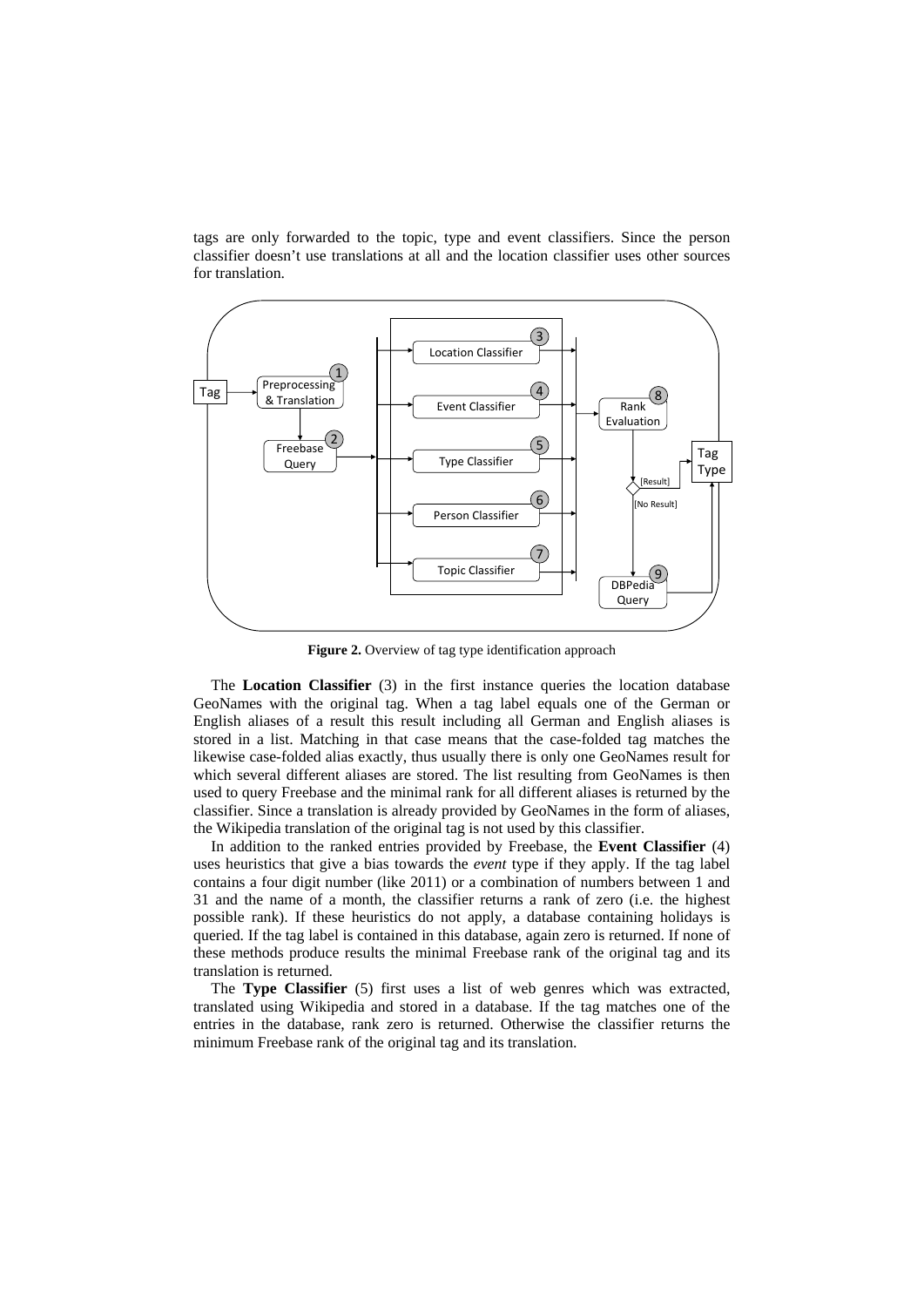The **Person Classifier** (6) uses a string-based heuristic to determine whether the tag is comprised of patterns like "B Gates" or "Bill G". If this heuristic applies rank zero is returned. As stated above, for classifying *persons*, the Freebase query in step (2) is done slightly different than for other tag types. On the one hand, no translation is used since persons are named entities and on the other hand, the matching between tag label and result does not have to be exact, but the containment of the tag in the result label is sufficient. Thus, the tag "Merkel" will match "Angela Merkel". Since Freebase only contains known personalities like politicians, musicians or writers, we need a means to identify names for unknown persons. Therefore an additional database containing German and English first and last names is used. The more frequently a name matching the tag label is, the higher the probability that the tag is a name and the lower the rank that is returned by the classifier. The minimal rank returned by this heuristic is one.

The **Topic Classifier** (7) classifies all Freebase entries as topic which can not be mapped to one of the other tag types and returns the respective rank. If the tag label is not found in Freebase but a matching Wikipedia entry is found, a rank of 11 (the maximal Freebase rank plus one) is returned. If this does not apply as well, WordNet and BEOLINGUS are used to determine the word types of the tag label. If most terms of the tag label are nouns, it is classified according to [1] as topic with a rank of 12.

During the **Rank Evaluation** (8) step, the ranks returned by the different classifiers are compared and the tag type with the lowest integer value rank is returned as the proposed tag type. It is possible that two types are assigned the same rank, due to the fact that tags are translated before querying the external data sources. In that case, the rank of the tag type determined by the original tag will always be prioritized over the type received with a translated tag.

The **DBpedia Query** (9) is an optional step and a fallback solution that is used in the unlikely case that the process so far did not lead to any result, i.e. none of the classifiers could identify the tag as the respective type. The tag is used to query DBpedia and the first result in the list that can be mapped to one of the tag types using the DBpedia category system is returned as the proposed type of the tag.

Due to the fact that the approach is solely based on heuristics and external sources (which can be cached locally), the algorithm can identify the type of a tag in near real-time, i.e. the average decision time is 416ms.

# **5 Evaluation**

We have evaluated the proposed approach using two different corpora. The first one is comprised of tags taken from Delicious while the other corpus is constructed from usage data of the RBL system ELWMS.KOM described above.

#### **5.1 Setting and Methodology**

For both corpora used, the approach has to solve a categorization problem. Thus standard information retrieval measures like accuracy, precision, recall and F-measure can be used for evaluation.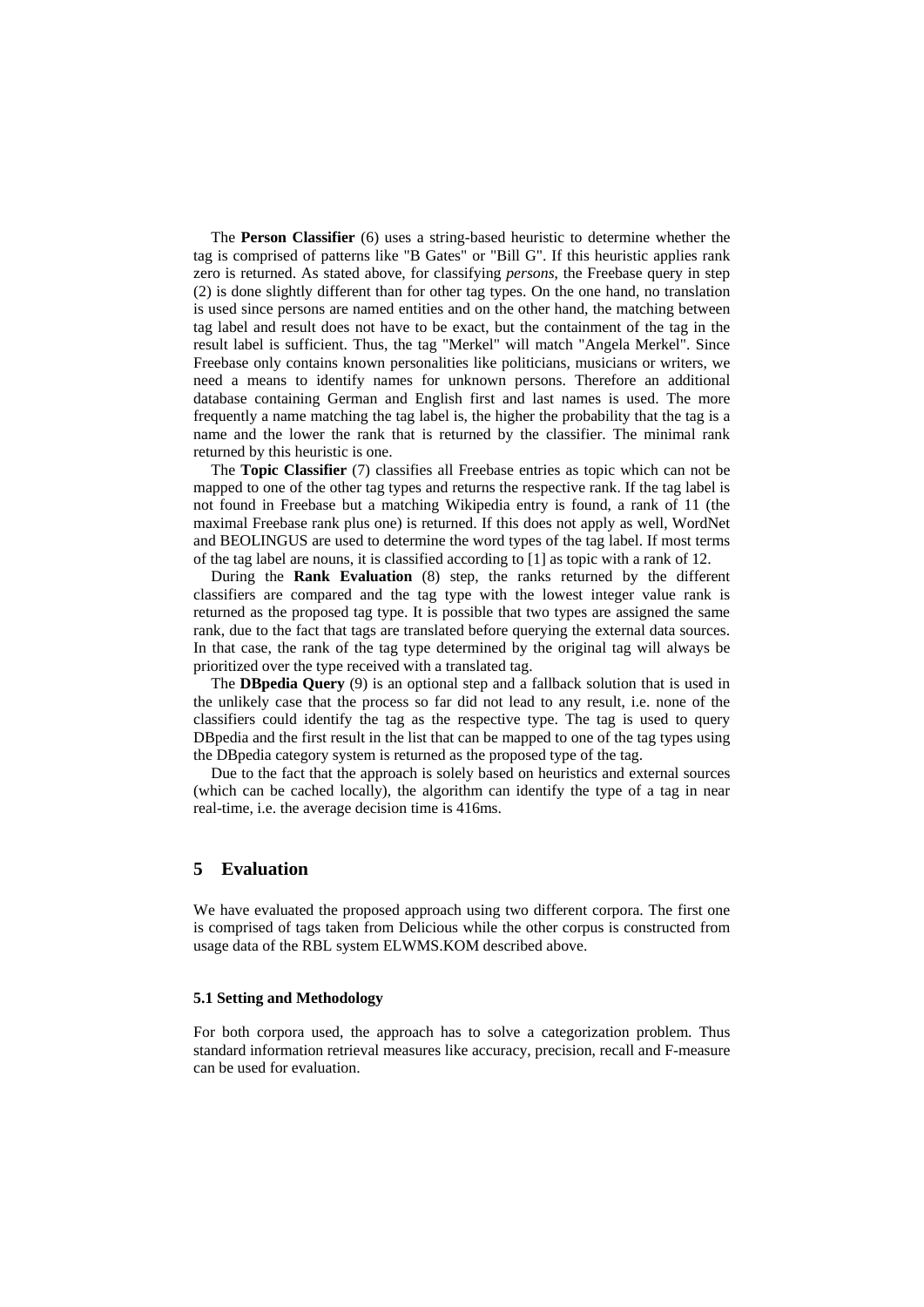The **Delicious corpus** consists of tags collected from the social bookmarking service Delicious<sup>10</sup>. To make sure that the corpus contains tags of all desired tag types like *locations*, *persons* and *events*, Delicious was searched for specific keywords (like "vacation" for getting *location* tags or "war" for getting *event* tags). 225 different resources from 143 users were retrieved. The corpus was then built out of all tags of resources found this way, excluding the tags initially searched for. All tags were then manually categorized by three human raters in order to construct a ground truth for the identification of tag types. The raters were able to inspect the tagged web resource before making their decision. In addition to the ELWMS.KOM tag types, the raters could assign a tag to an additional "not classified" category for tags that could not clearly be assigned to one of the named types. **Table 2** shows details for the Delicious corpus. The inter-rater agreement calculated using the free-marginal multi-rater variant of Fleiss Kappa [9] for this corpus was 0.66. Although there is considerable agreement among the raters, this also shows that even for human raters this classification task is not easy and the decision on the type of a tag can be subjective (see Sect. 5.2). Therefore mainly two subsets of the corpus are used for the evaluation: the subset of tags where the raters completely agreed on the type and the set where two of the three raters agreed.

|                                             | <b>Delicious Corpus</b> | <b>ELWMS</b> Corpus |
|---------------------------------------------|-------------------------|---------------------|
| Resources considered                        | 225                     | 422                 |
| Different users                             | 143                     | 21                  |
| Overall tags                                | 1272                    | 1161                |
| Tags uniformly rated by all three raters    | 620 (100%)              | 493 (100%)          |
| classified as person                        | 106 (17.1%)             | 168 (34.1%)         |
| classified as location                      | 144 (23.2%)             | $16(3.2\%)$         |
| classified as event                         | $16(2.6\%)$             | 56 (11.4%)          |
| classified as type                          | 27 (4.4%)               | 19 (3.9%)           |
| classified as topic                         | 288 (46.5%)             | 234 (47.5%)         |
| not classified                              | 39 (6.3%)               | $0(0\%)$            |
| Tags with a 2/3 majority of raters agreeing | 1018 (100%)             | 948 (100%)          |
| classified as person                        | 141 (13.9%)             | 217 (22.9%)         |
| classified as location                      | 159 (15.6%)             | $19(2.0\%)$         |
| classified as event                         | 25 (2.5%)               | 73 (7.7%)           |
| classified as type                          | 58 (5.7%)               | 64 (6.8%)           |
| classified as topic                         | 519 (51.0%)             | 567 (59.8%)         |
| not classified                              | 116 (11.4%)             | $8(0.8\%)$          |

**Table 2.** Details on evaluation corpora

The **ELWMS** corpus was generated during one of the user studies conducted for the ELWMS.KOM system. During the usage of the system, users searched for webresources in order to complete tasks or to do research on specific topics. The users used the ELWMS.KOM Firefox add-on to tag the resources they found with tags of the given types (see Sect. 2). To construct the corpus, 1161 tags from 21 different

 <sup>10</sup> http://www.delicious.com/, Retrieved online: 2011-06-20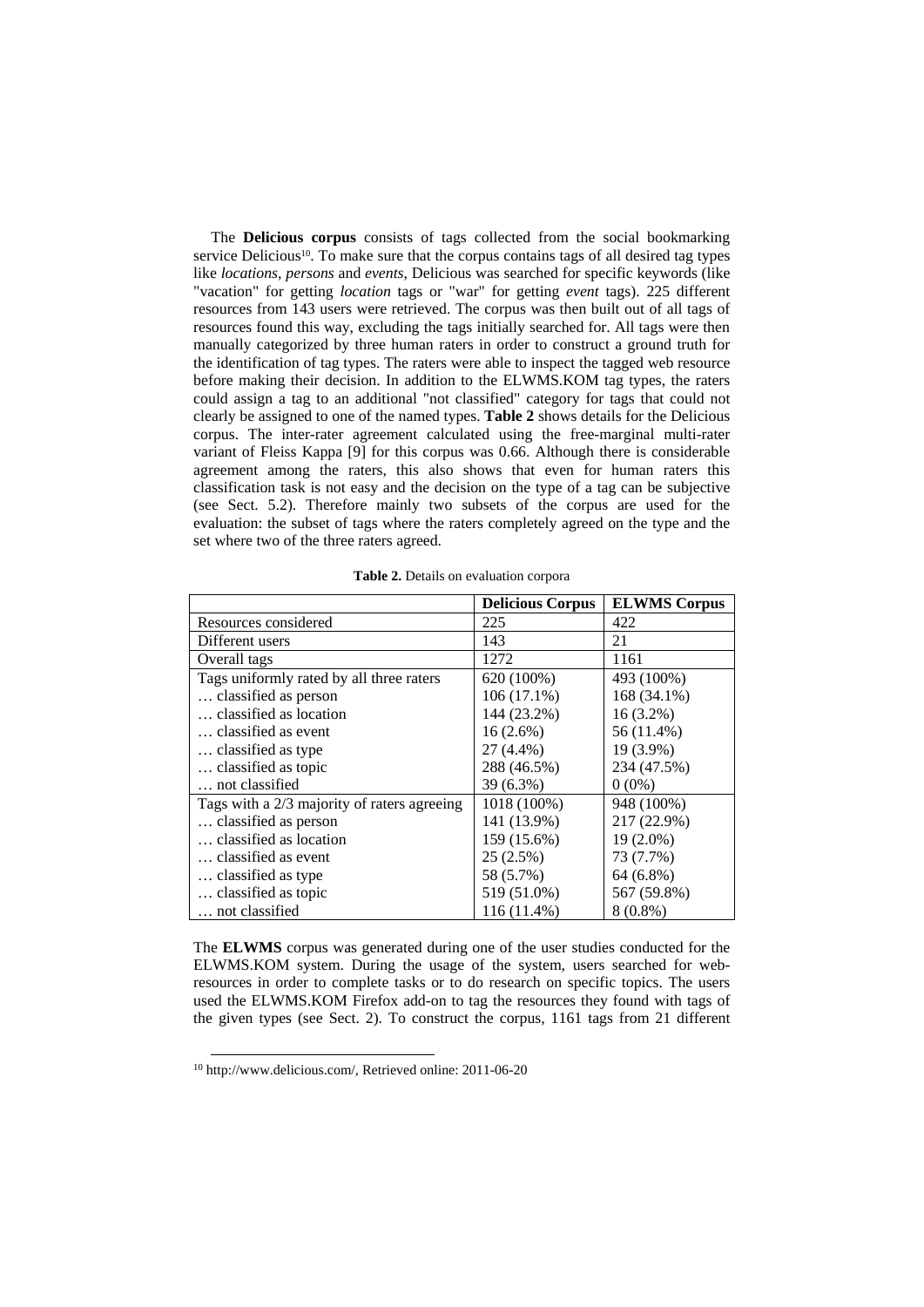users of the system were collected. The obtained tags were again manually categorized by two additional human raters to confirm the tag types and smooth out the subjectivity, resulting in three ratings per tag in total. On this corpus the agreement of the raters was 0.67. Again, two agreement subsets of this corpus were used for evaluation.

#### **5.2 Results**

Table 3 shows the confusion matrix when running our algorithm on the uniformly rated Delicious corpus. The fact that all three raters classified the tag types uniformly means that a classification of this subset is comparably straightforward. In this configuration, the approach reaches an overall accuracy  $-$  i.e. ratio of correctly classified tag types – and F-measure of 81.3%, showing that our approach works considerably well.

a b c d e f  $\leftarrow$  classified as 91 2 0 0 6 7  $a = Person$ 2 136 0 0 4 2  $b =$  Location 0 0 15 0 0 1  $c =$  Event 1 0 1 8 9 8  $d = Type$ 15 17 10 1 230 15 e = Topic 4 0 0 0 11 24  $f = Not$  categorized 0.81 0.88 0.58 0.89 0.88 0.42 Precision 0.86 0.94 0.94 0.30 0.81 0.62 Recall 0.83 0.91 0.71 0.44 0.84 0.5 F-measure 81.3% | F-measure  $(\emptyset)$ 

**Table 3.** Results for uniformly rated tags on Delicious corpus

**Table 4.** Results for tags with 2/3 majority on Delicious corpus

| a        | b        | c        | d        | e    |       | $\leftarrow$ classified as |
|----------|----------|----------|----------|------|-------|----------------------------|
| 108      | 4        | 0        | 0        | 17   | 12    | $a = Person$               |
| 3        | 150      | $\theta$ | 0        | 4    | 2     | $b =$ Location             |
| $\Omega$ | 0        | 20       | $\theta$ | 3    | 2     | $c =$ Event                |
| 2        | $\theta$ | 2        | 19       | 26   | 9     | $d = Type$                 |
| 43       | 26       | 14       | 11       | 389  | 36    | $e = \text{Topic}$         |
| 22       | 4        | 5        |          | 40   | 44    | $f = Not$ categorized      |
| 0.61     | 0.82     | 0.49     | 0.61     | 0.81 | 0.42  | Precision                  |
| 0.77     | 0.94     | 0.80     | 0.33     | 0.75 | 0.38  | Recall                     |
| 0.68     | 0.87     | 0.61     | 0.43     | 0.78 | 0.40  | F-measure                  |
|          |          |          |          |      | 71.2% | F-measure $(Q)$            |

The confusion matrix shows that there is generally a high confusion between the *topic* type and the other tag types. This is due to the fact that the word type based heuristic in the topic classifier marks noun based tags automatically as topics even if they have not been identified as topics by the raters. Another reason is the freedom of raters to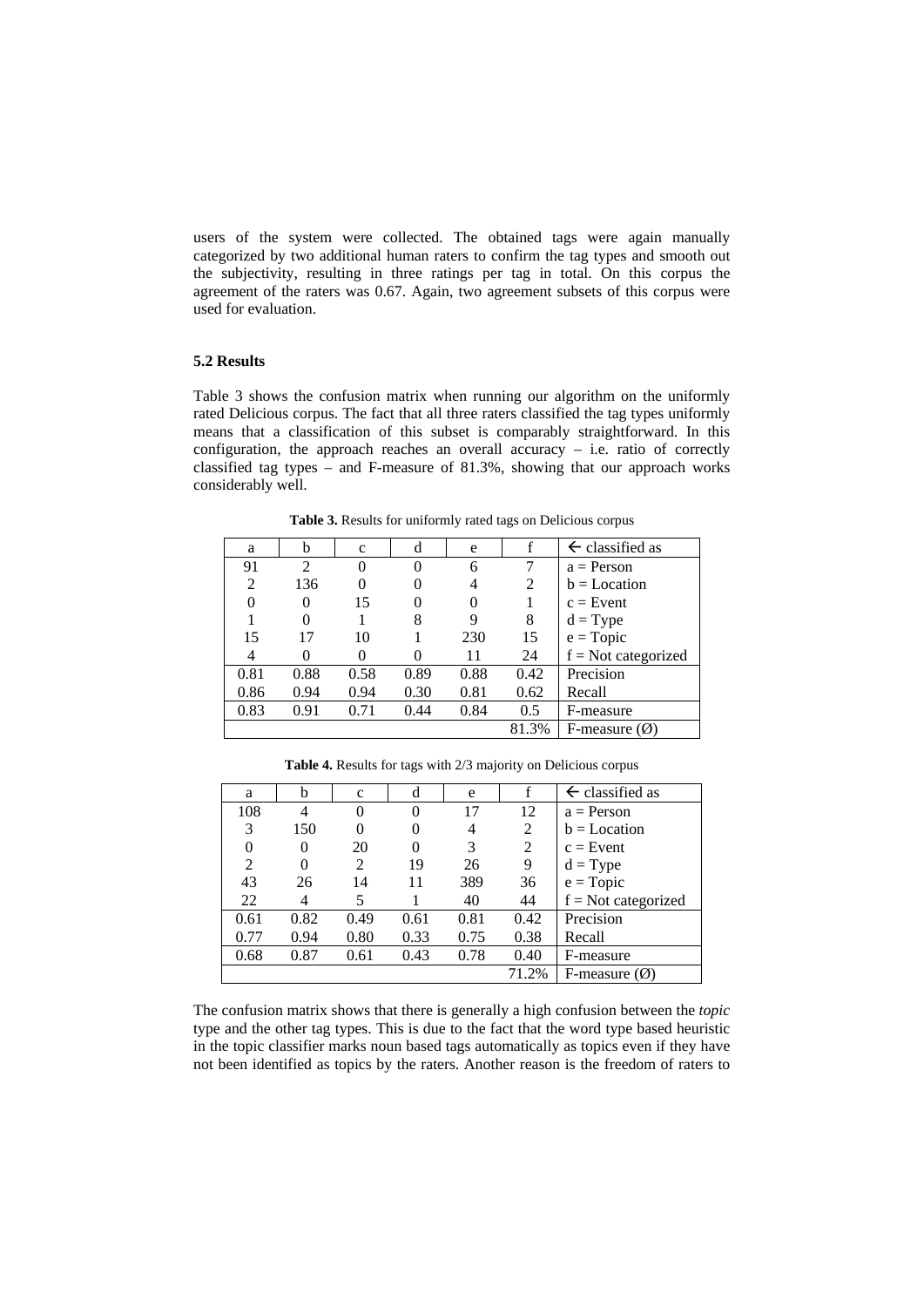classify a *person* tag as topic, e.g. if a resource is *about* a person and thus the person can be seen as topic of the resource. This distinction is not made by our approach, which always classifies such a tag as *person*.

When taking into account tags where two of the three raters agreed on the type, the task becomes significantly harder, which is obvious since the human raters were not able to agree on a distinctive tag type as well. In such a scenario (shown in Table 4) the accuracy drops to 71.7% (the F-measure to 71.2%). However, when taking into account the rating of the third rater as a valid option, an F-measure of 78.2% is reached by our approach. Again the main source of errors is the classification of topics, specifically the distinction between topics and uncategorized tags.

When running the approach on the ELWMS corpus, it generally shows similar results. Again the overall accuracy and F-measure are significantly better on the "easy" classification tasks (where all raters agreed on the tag type). Here the approach reaches almost 84% (79.1% accuracy – see Table 5).

| a    | h    | C    | d        | e             |          | $\leftarrow$ classified as |
|------|------|------|----------|---------------|----------|----------------------------|
| 140  | っ    |      | 0        | $\mathcal{D}$ | 24       | $a = Person$               |
| 0    | 15   |      | 0        |               | $\theta$ | $b =$ Location             |
| 0    |      | 53   | 0        | 3             | $\Omega$ | $c =$ Event                |
| 0    |      |      |          | 10            | 0        | $d = Type$                 |
| 15   | 2    |      | $\theta$ | 178           | 38       | $e = Topic$                |
| 0    |      |      |          | $\Omega$      | $\theta$ | $f = Not$ categorized      |
| 0.90 | 0.63 | 0.98 | 1.0      | 0.92          | 0.0      | Precision                  |
| 0.83 | 0.94 | 0.95 | 0.21     | 0.76          | 0.0      | Recall                     |
| 0.87 | 0.75 | 0.96 | 0.35     | 0.83          | 0.0      | F-measure                  |
|      |      |      |          |               | 83.7%    | F-measure $(Q)$            |

**Table 5.** Results for uniformly rated tags on ELWMS corpus

| a    | h    | c        | d    | e    | f        | $\leftarrow$ classified as |
|------|------|----------|------|------|----------|----------------------------|
| 169  | 5    |          | 0    | 13   | 29       | $a = Person$               |
|      | 16   | $\theta$ | 0    | 2    | 0        | $b =$ Location             |
| 6    | 0    | 62       | 0    | 4    |          | $c =$ Event                |
| 0    |      | 0        | 6    | 53   | $\Omega$ | $d = Type$                 |
| 33   |      | 11       | 4    | 415  | 97       | $e = Topic$                |
| 0    |      | $\Omega$ | 0    | 3    | 5        | $f = Not$ categorized      |
| 0.81 | 0.48 | 0.84     | 0.60 | 0.85 | 0.04     | Precision                  |
| 0.78 | 0.84 | 0.85     | 0.09 | 0.73 | 0.63     | Recall                     |
| 0.79 | 0.62 | 0.84     | 0.16 | 0.79 | 0.07     | F-measure                  |
|      |      |          |      |      | 74.0%    | F-measure $(Q)$            |

**Table 6.** Results for tags with 2/3 majority on ELWMS corpus

Again, the algorithm shows slightly weaker results on the harder version of the corpus. However, with 74%, the F-measure is still quite good. Again the major reason for errors is the confusion between *topic* tags and uncategorized tags.

In an additional evaluation we used a corpus solely containing English tags and named entities for both corpora to show the (possibly) negative influence of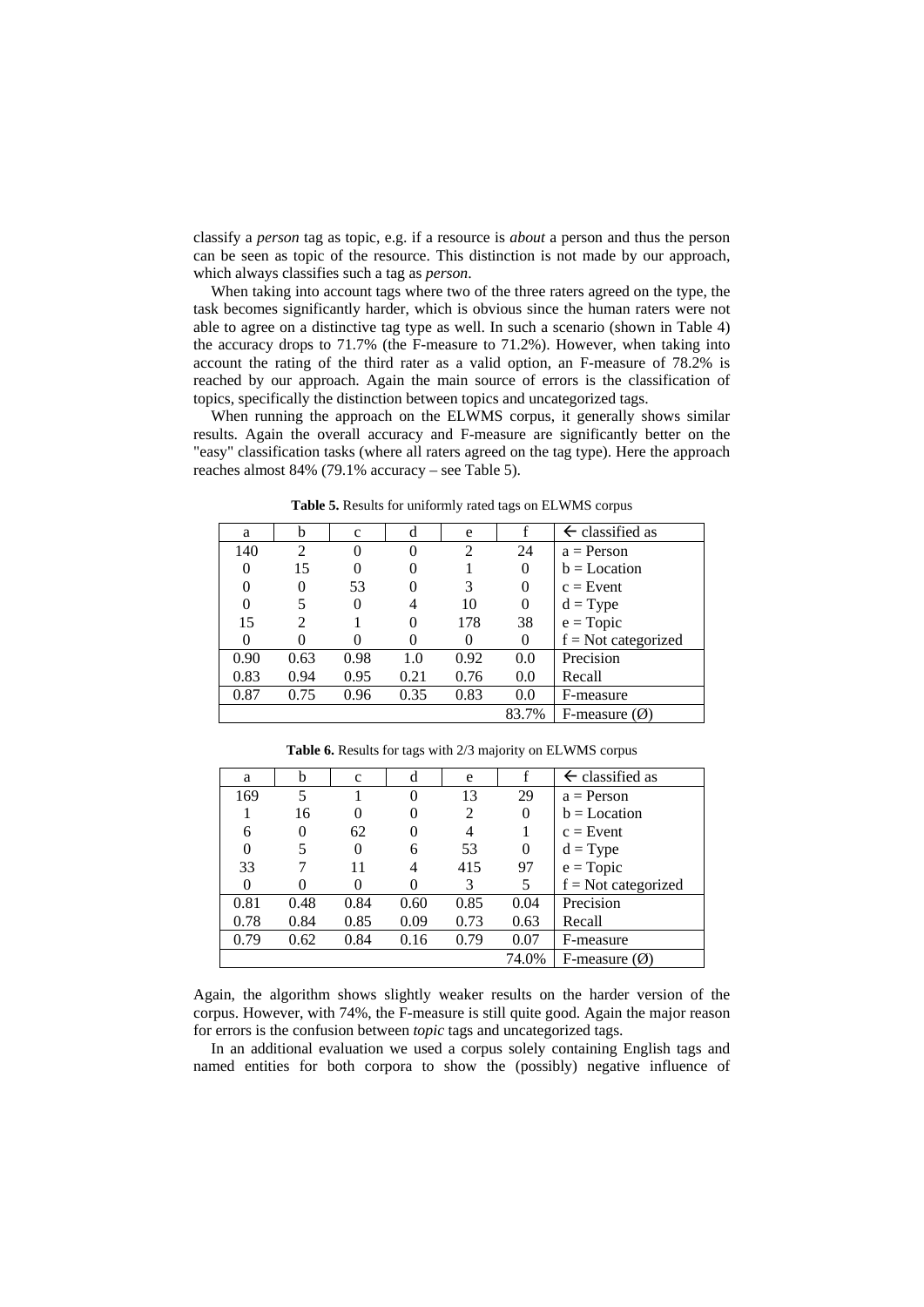translations in the approach. In almost all cases the algorithm performed better with English tags (and named entities) only. This is an expected result due to the fact that nearly all external sources we used are mostly in English. On this version of the Delicious corpus the algorithm achieved an F-measure of 86.6% and 70.2% respectively and on the ELWMS corpus 85.4% and 73.6%. However, the difference is still small enough to conclude that the cross-language capabilities of our approach work well.

Overall, the results of our approach are comparable (if not better) to other approaches in the area. As said before, due to the differences in tag categories and usage scenarios, a competitive evaluation of approaches is not feasible. Although we have evaluated the approach only for corpora containing a mix of German and English tags and resources, theoretically the approach is applicable to other languages as well, as long as there is a Wikipedia language version that is suited to serve as translation corpus.

### **6 Conclusions**

The semantic tagging approach based on tag types, shown in this paper, enables users of the Resource-Based Learning systems ELWMS.KOM and CROKODIL to easily build a semantic network for organizing web-resources according to their cognitive model. Furthermore, these tag types can be used to provide different visualizations, e.g. geographic maps with location tags and calendar views with event tags. In this paper, we have proposed a knowledge-based real-time-capable approach for the context-free identification of these tag types. On the tested corpora, our approach shows satisfying results that would allow for an automatic classification of tags without user interaction and with a high reliability. Thus, the algorithm reduces the manual effort for building the semantic network.

At the moment, the algorithm is context-free, i.e. it does not take into account the context of a given tag (e.g. the resource tagged, the user who tags or other tags for the same or similar resources) and makes a decision solely based on external knowledge. The evaluations have shown that this approach works very well. However, our approach will always return the most plausible type for a tag. That means that if for instance a user really means "Merkel, Texas" instead of "Angela Merkel" the algorithm will fail. The algorithm can theoretically work perfectly only if it takes into account the context of a tag, for example the content of the tagged resource. Thus our next step will be to match the content of the tagged resource with the content of the Freebase articles returned by the algorithm and adapt the ranking accordingly. One other possibility for further work is to utilize the ranked list of tag types to make other meanings of a tag visible to a user and thus broaden his horizon. Thus, the algorithm could also provide direct "learning support".

**Acknowledgments.** This work was supported by funds from the German Federal Ministry of Education and Research under the mark 01 PF 08015 A and from the European Social Fund of the European Union (ESF). The responsibility for the contents of this publication lies with the authors.